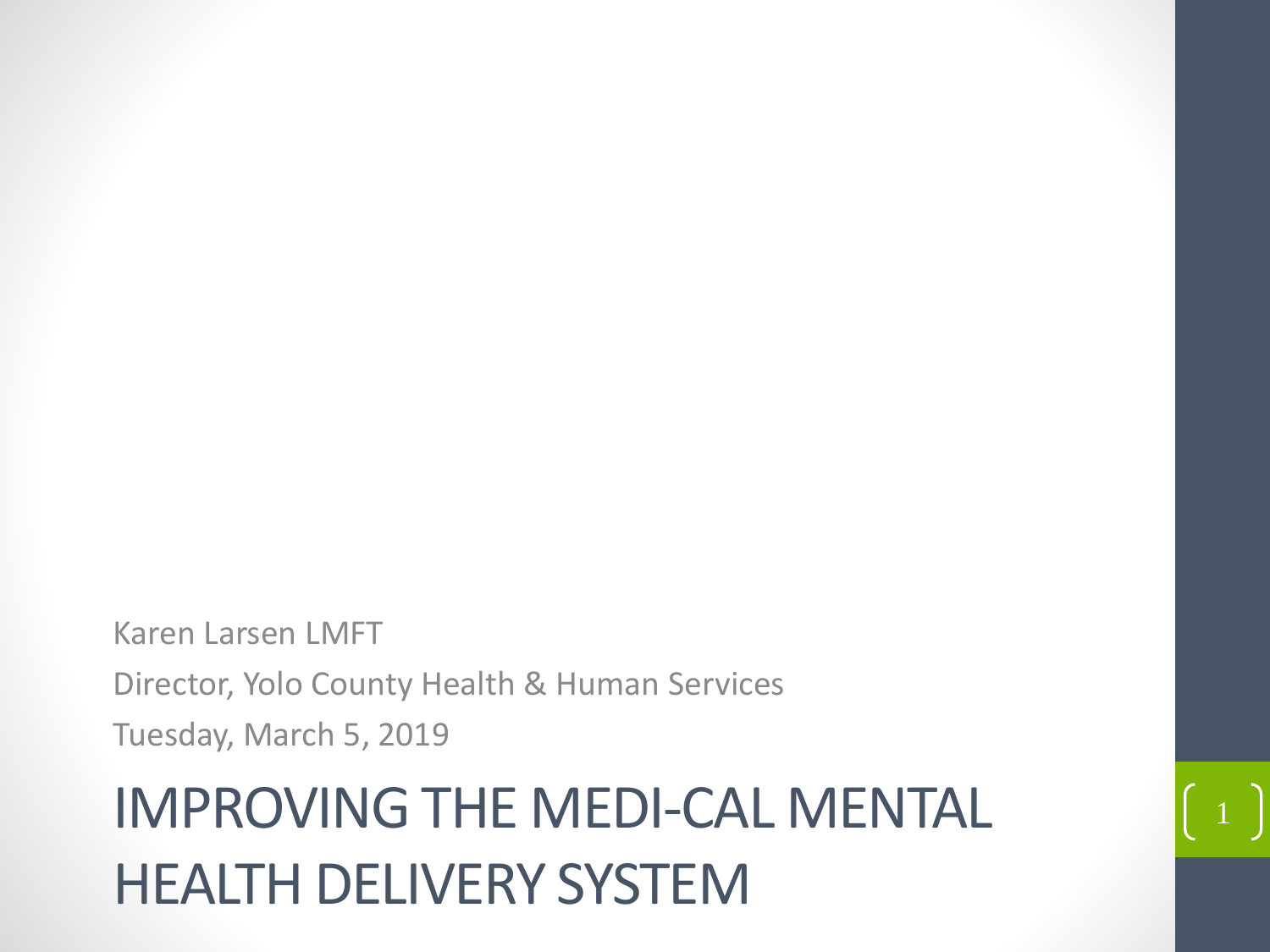# What Works Well

#### **EXPANSION OF AFFORDABLE CARE ACT + SERVING MORE MILD TO MODERATE**



efforts



**FLEXIBILITY IN MHSA FUNDING THAT ALLOWS COUNTY TO SERVE COMMUNITY NEEDS.** 

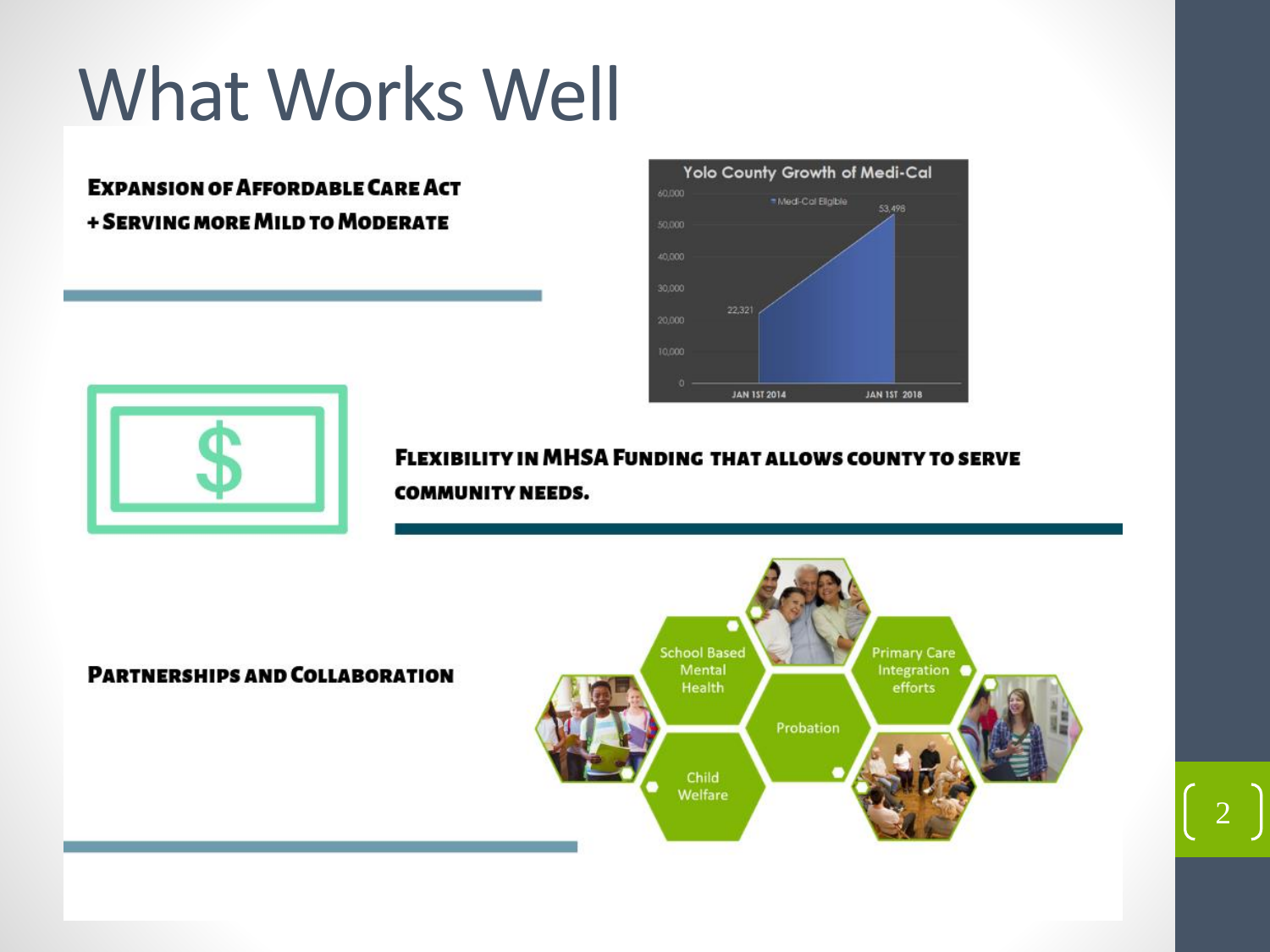## What Needs Improvement

AN ESTIMATED 5% OF CALIFORNIANS ARE SMI, **WHILE AN ESTIMATED 25% OF HOMELESS CALIFORNIANS ARE SMI.** 





IN CALIFORNIA, SUICIDE IS THE 2ND LEADING CAUSE OF DEATH FOR AGES 25-34 AND THE 3RD LEADING CAUSE OF DEATH FOR YOUTH AGES 10-24.

**APPROXIMATELY 21% OF CALIFORNIA'S INMATES** STATEWIDE HAVE BEEN IDENTIFIED AS BEING SMI.



3



1 IN 3 YOUTH WHO EXIT FOSTER CARE IN CALIFORNIA EXPERIENCE HOMELESSNESS WITHIN 24 MONTHS.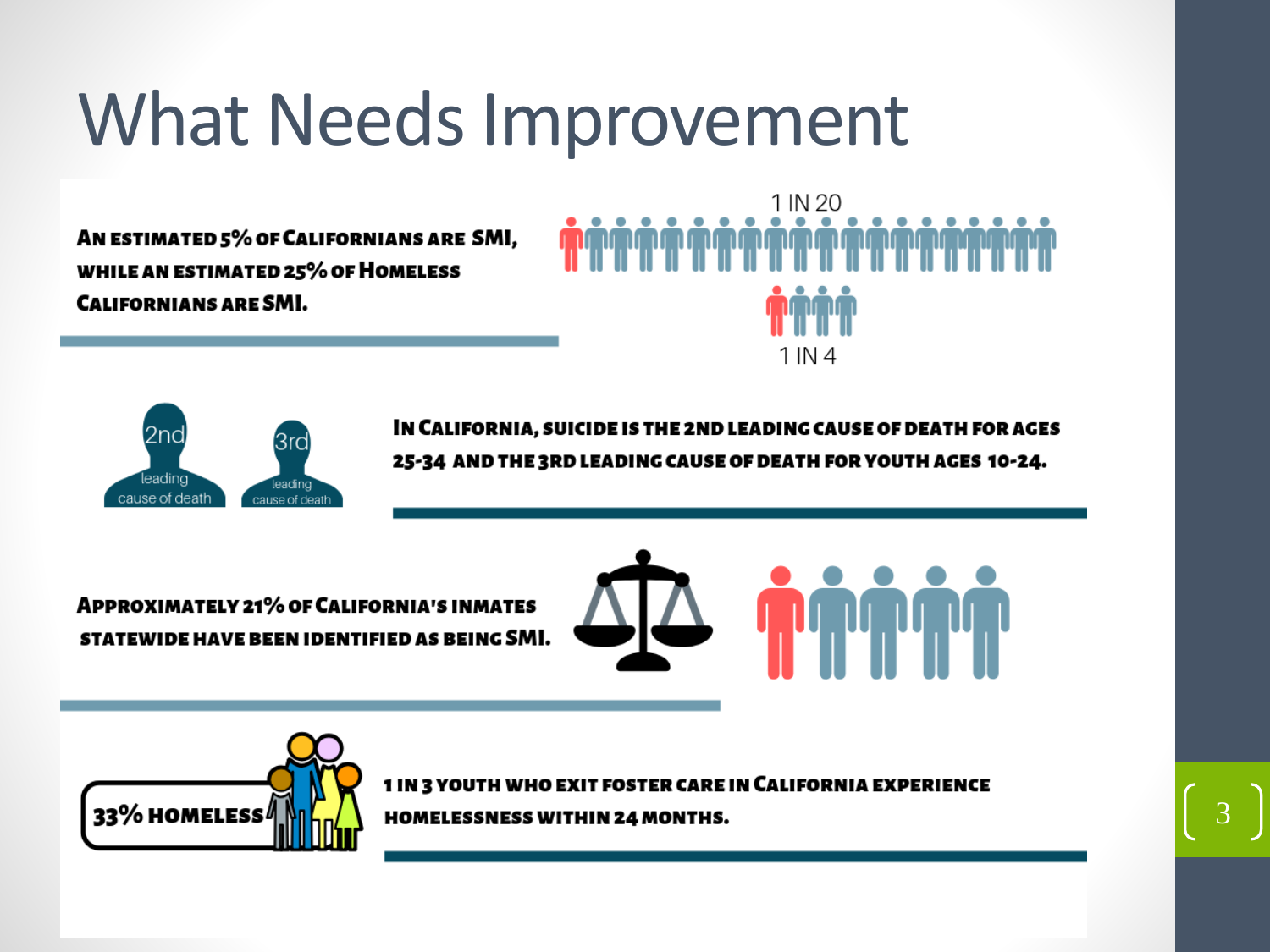# Current Structural Challenges

### • Each county manages behavioral health benefits

- Missed opportunities for economies of scale, shared infrastructure
- Differences in population density and other local characteristics produce unique challenges by county

### • Inefficient, Fee-For-Service Reimbursement **Structure**

- Arduous documentation requirements: time-intensive process for diagnosis, treatment plan, progress notes required to substantiate medical necessity and bill by the minute
- Not designed to incentivize quality or truly "manage care"

#### • Cross-System Care Coordination

• High cost beneficiaries with complex needs are driving physical health care costs

- Reduced lifespan of MH consumers due to comorbid physical illness
- Information-sharing between providers and plans needs improvement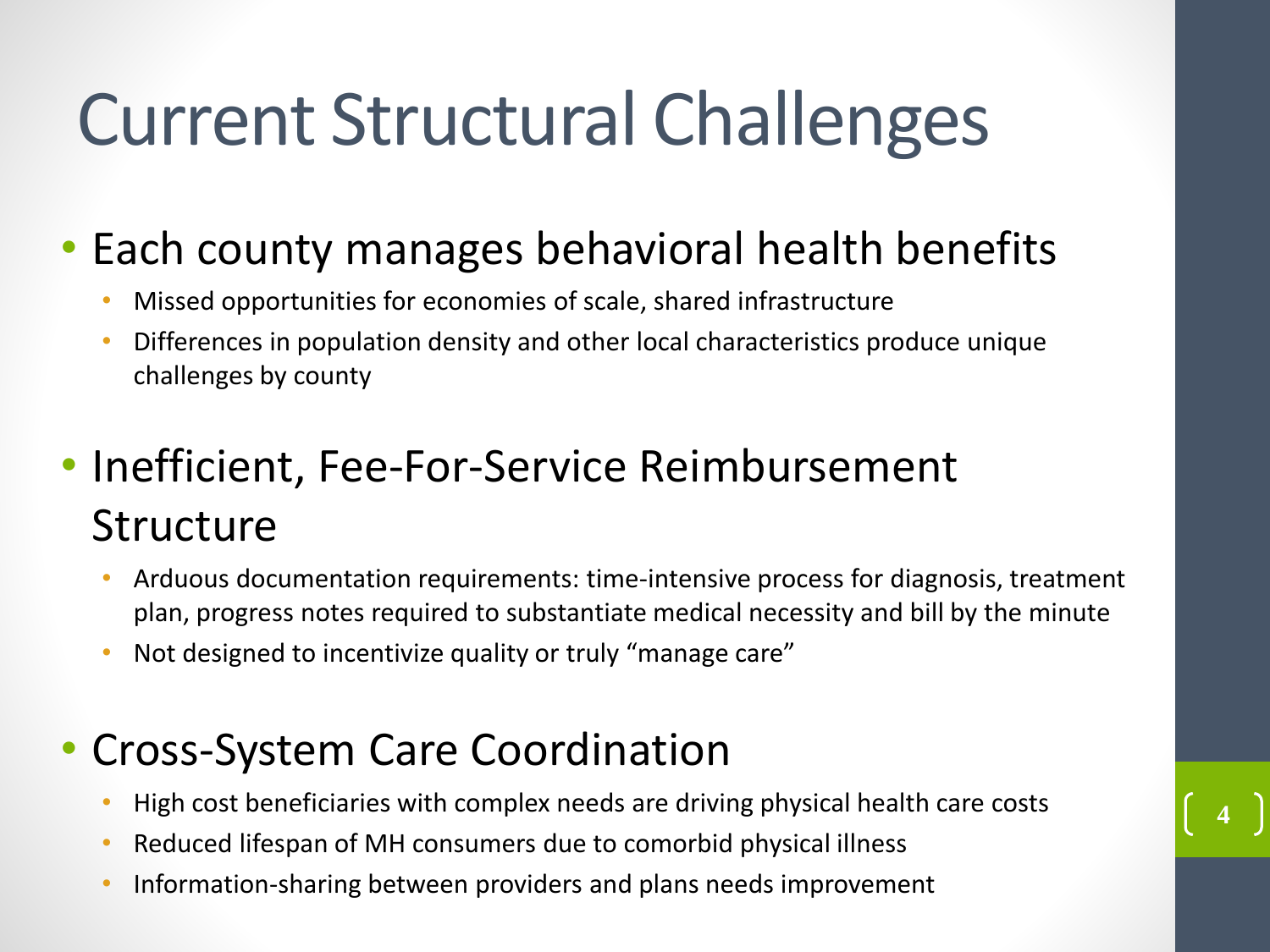# Improvements to Statewide Mental Health Benefits

### • Pursue IMD exclusion waiver

- Draw down federal funds for IMD stays
- Strengthen community-based services & supports

### • Reinforce upstream investment

- Early childhood investment
- Universal Trauma Screening
- Continue to expand community-based services and partnerships

5

### • "Pay for Performance" Model

- Simplify billing to ensure focus on care, not documentation
- Develop outcomes-focused dashboards
- Incentivize quality of care, not volume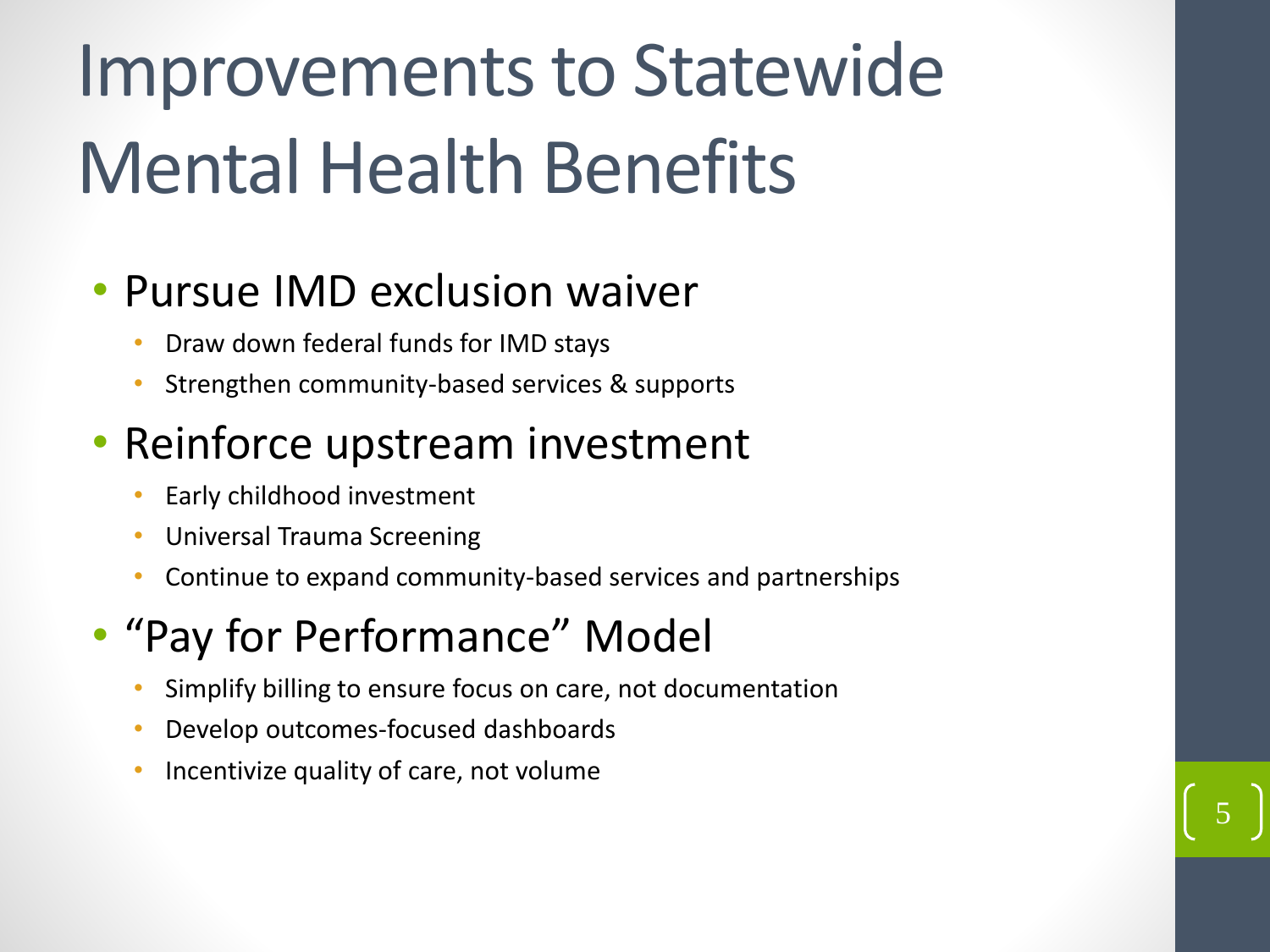# Integration

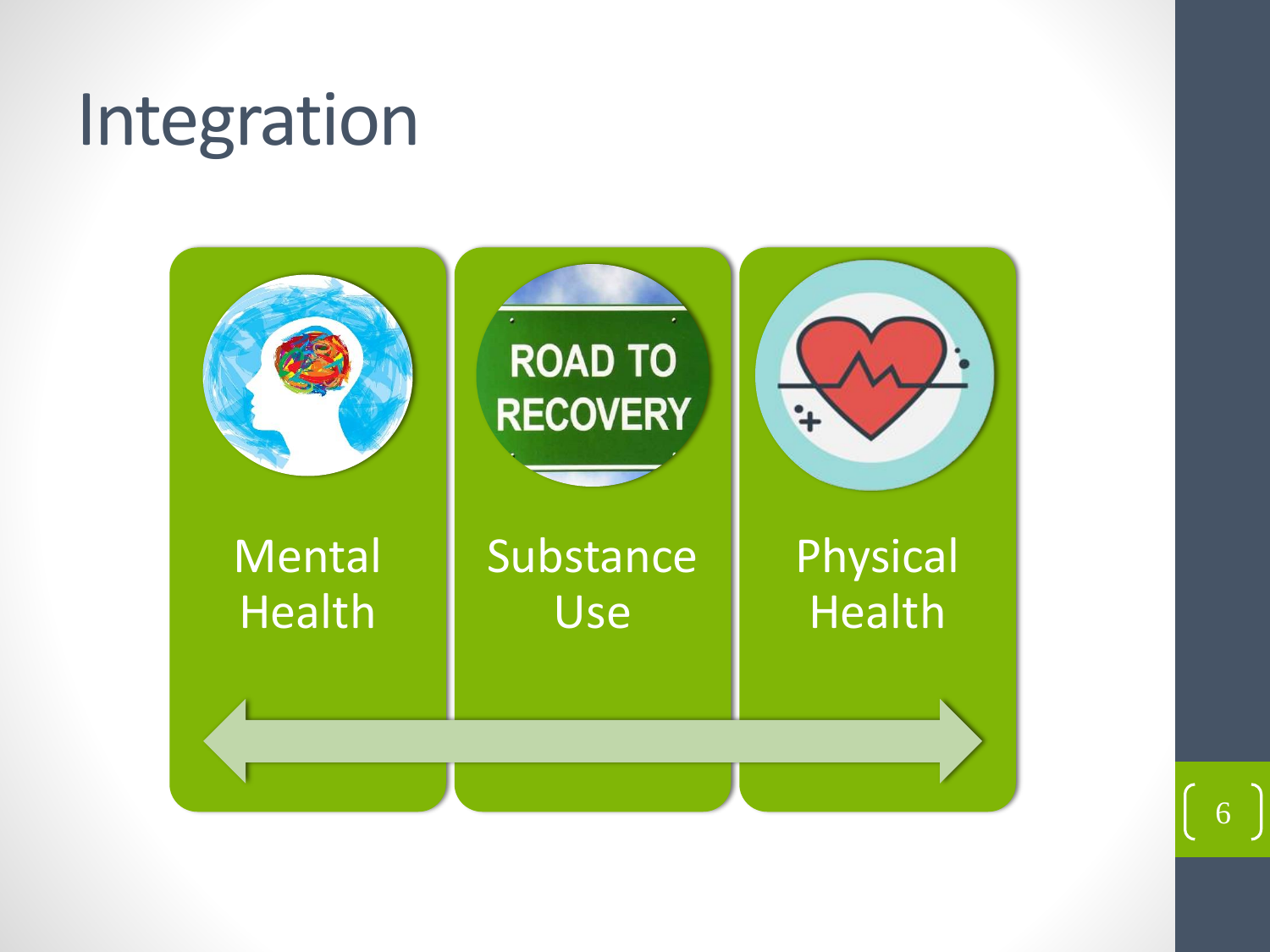# Vision for Behavioral Health Transformation